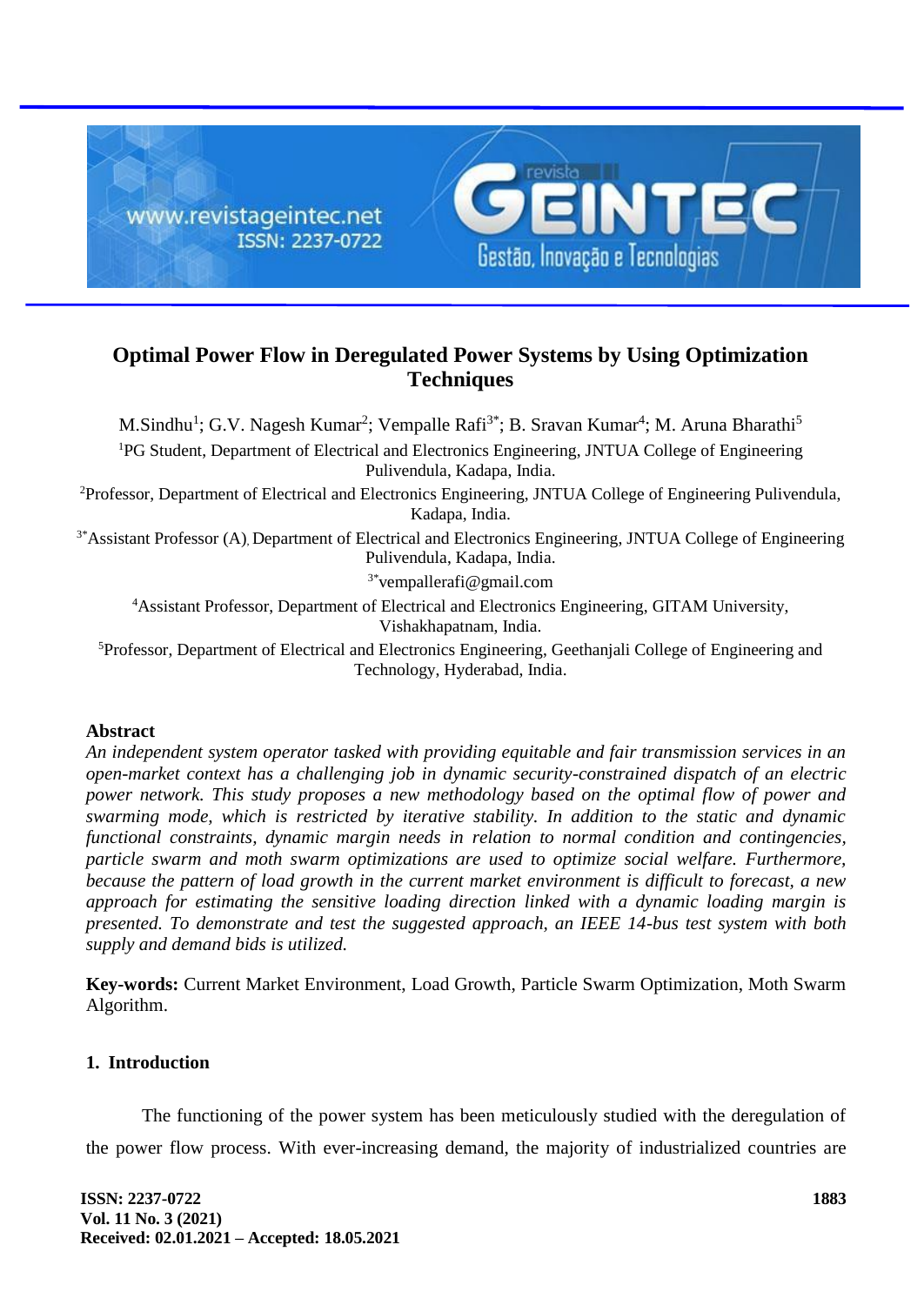constructing new transmission lines. System operators who provide market players with sufficient, realistic methods for evaluating, maintaining, and pricing system security in order to consider transactions in a secure market. However, load demand rose as a result of the requirement to operate the power system, including economic concerns, resulting in several considerations surrounding the power system's operation and security.

Charges include stability, safety and dependable grid electricity operation in an autonomous system with distinct environmental operators (ISOs). Complex simulations and models are included through suitable system pricing with security limitations and diverse concerns. The different models, including security [1, 2], were proposed on the market.

The likelihood of bifurcation relies on the loading level of the system. In severely loaded systems, the attraction region is relatively tiny as the operating point approaches the maximum load point on the P-V curve [5], which makes the system unable to withstand any disturbances. For HB, the analysis includes the detection and prediction of bifurcation sites close to power systems. The index fork is a common approach. It's one way.

The prediction is suggested [6–8] utilizing HB and SNB indices. A novel method for identification for bifurcation includes the load rising step variable. For detection in accordance with the index in [9] of the Dynamic Loading Margin (DLM) method and with load-increasing steps. This technique of bifurcation detection detects the event in five or six iterations. In addition, in system management it is important to determine the sensitive load direction of the network. Comprehensive study has been carried out into the calculation of the loadability margin, given the stability of static voltage [10–14].

Continuous flow can be the most accurate approach for calculating the load-bearing margins in a particular charge direction by tracing system curves P-V that can be linked to an SNB or LB [10, 11]. In [12], a maths method for calculating an SNB closet and a worst case load capacity buffer for collapse of voltage was described. The worst loading direction for SNB is obtained by this approach. In [13] the maximum loading condition was estimated by the iterative and direct power flow method. In [14] the authors suggested a modified continuation flow for stationary comportment of power system tracking owing to variations in parameters. This method has a continuation method for tracking the solution curve using a predictor corrector. In static models all of the above strategies consider SNB alone.

The paper offers a sensitive direction of the load with an iterative load, including SSC-OPF. A novel method for the analysis of the SSC-OPF sensitive load direction. The PSO method involves optimisation. It is used. The suggested approach, which incorporates the security margin function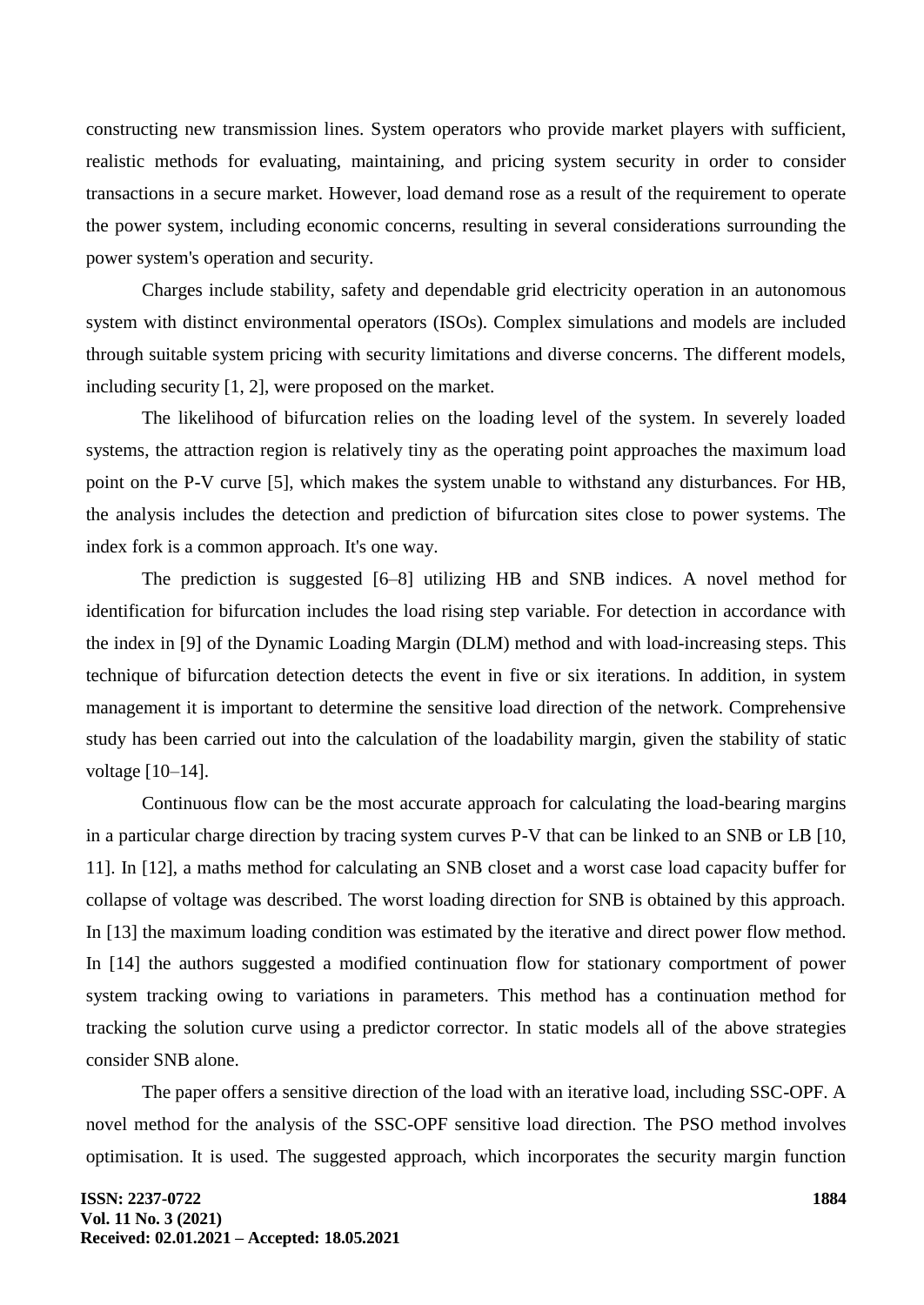solution in accordance with the contingency criterion N-1. Maximize social welfare goals which cover and maintain the adequate distance with voltage parameters at bus or system stability limits, to the maximum loading situation.

#### **2. Normal OPF- Market**

The market for OPF-hinged optimization, a restricted nonlinear issue, comprises optimization with an objective function that contains a set of equality and inequality constraints, as illustrated below:

Min. 
$$
f(x, p, k)
$$
,  
\ns.t.  $g(x, p) = 0$ ,  
\n $h_{\min} \le h(x, p, k) \le h_{\max}$  (1)  
\n $p_{\min} \le p \le p_{\max}$ 

The f, g, and h functions were considered with the objective function including as

$$
f(x, p, k) = -(C_D^T P_d - C_S^T P_S). \tag{2}
$$

The negative producer surplus, in addition to the consumer surplus, is represented by Eq. (2), i.e., the social net benefit.

Equality constraints: The flow of power is represented by  $g(x, p) = 0$  using conventional formulae.

$$
g(x, p, k) = g(\delta, V, Q_G, P_{S_1} P_d) = 0.
$$
 (3)

The usual steady-state depiction of system loads includes constant PQ loads with constant power factor that are supposed to increase for the purpose of stressing the system as follows:

$$
P_{L} = P_{L0} + P_{d},
$$
  
\n
$$
P_{d} \leq kP_{L0},
$$
  
\n
$$
Q_{L} = P_{L} \tan \phi,
$$
  
\n
$$
P_{G} = P_{Go} + P_{S}.
$$
  
\n(4)

Inequality constraints: Inequality limits are the system's physical and security restrictions. Transmission line thermal limitations were addressed in the physical and security limits.

$$
I_{ij}(\delta, V) \le I_{ij \max}.\tag{5}
$$

Generator Reactive power limits:

$$
Q_{G\min} \le Q_G(\delta, V) \le Q_{G\max}.
$$
 (6)

**ISSN: 2237-0722 Vol. 11 No. 3 (2021) Received: 02.01.2021 – Accepted: 18.05.2021** **1885**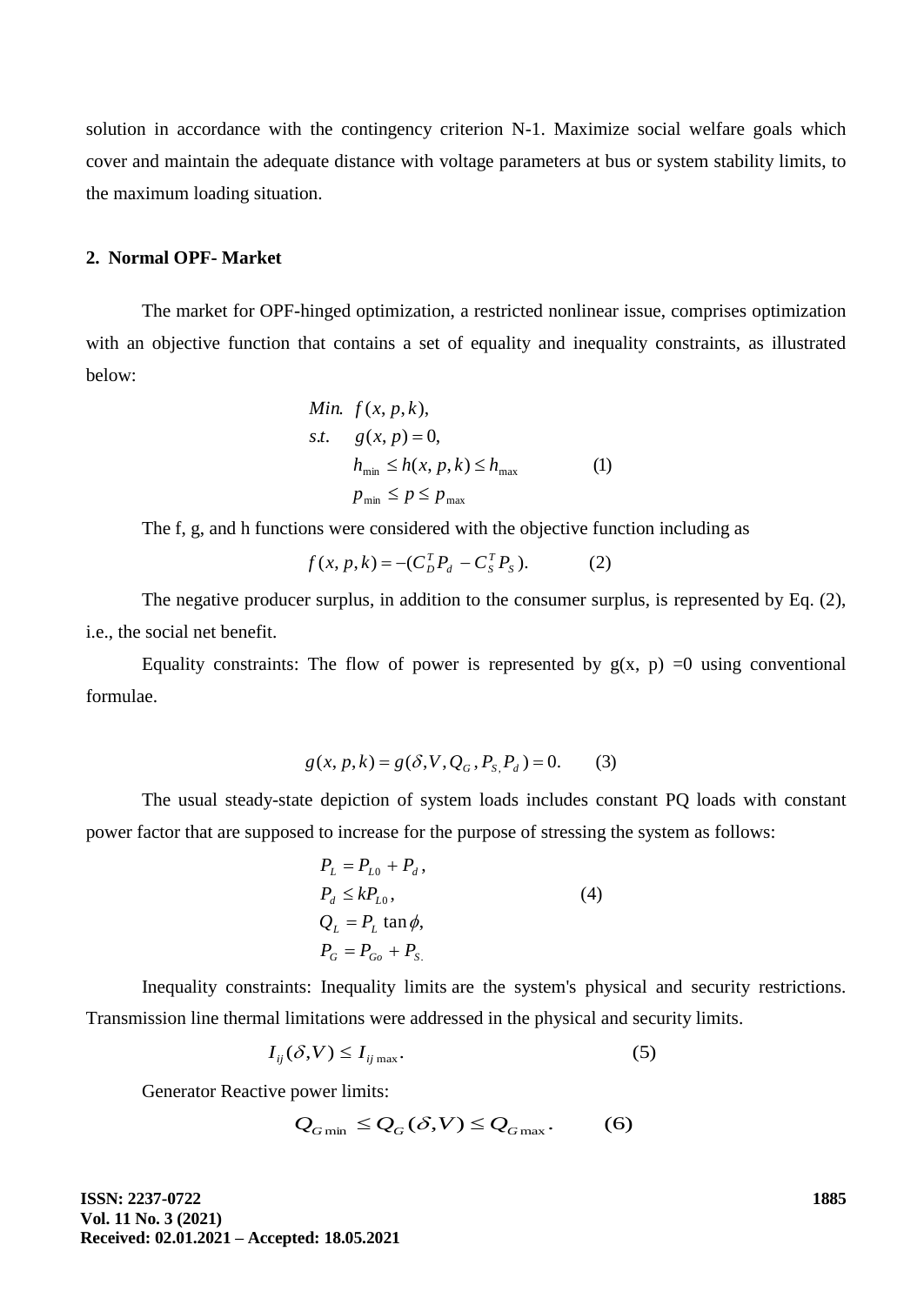Voltage "Security" limits:

$$
V_{\min} \le V \le V_{\max} \tag{7}
$$

Power limits on Transmission lines:

$$
\left| P_{ij}(\delta, V) \right| \le P_{ij \max}.
$$
\n(8)

Which are used to represent the security limits of the system.

The limits are represented as follows:

$$
P_{s\min} \le P_s \le P_{s\max},
$$
  
\n
$$
P_{d\min} \le P_d \le P_{d\max}.
$$
\n(9)

#### **3. OPF with Small Perturbation Stability Constraints**

#### **a. Modelling**

To analyze accurately in order to bifurcate for a particular system, including the use of correct dynamical models. In order to assess tiny signal stability in power networks, load flow and dynamical equations are required. With the speed of the equation, the dynamic state varies and increases/decreases. Dynamic order, on the other hand, is diminishing, which may result in low accuracy.

#### **b. Determination of Bifurcation**

The bifurcation occurrence in power system of Eigen values in state matrix depends on its position with the pair of Eigen values, which reaches the imaginary axis with non-zero imaginary part of complex term when HB occurs.

The DLM is considered in power system with different loadings and the range of output varies between initial and final position of loading directions for estimating the dynamic stability states of the system for power flow in the buses.

To determine the distance the simplest way in the system is bifurcation point method, which includes and depend on three stages. Different stages include by increasing load, by decreasing load, by varying load either increasing or decreasing within the limits for the optimization in the power system. There are many iterations in the bifurcation method for power flow study.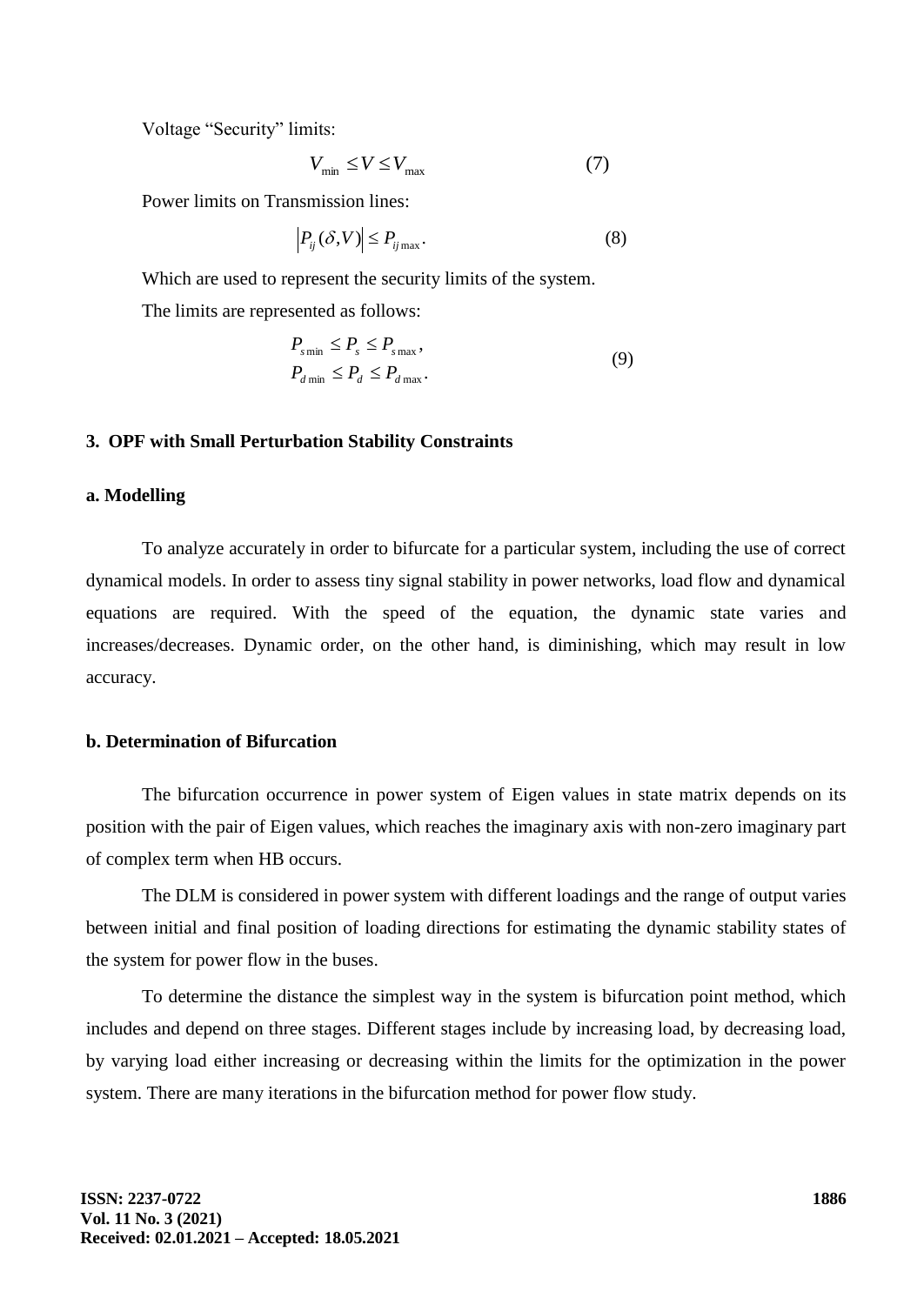#### **c. Market-clearing Model SSC-OPF**

The following optimization model is used to describe an OPF market clearing model with minor perturbation stability requirements in this article: it is a non-linear optimization problem with an implicit constraint that is solved using an optimization approach. The PSO approach is utilized as the foundation to solve the given optimization issue in this study.

#### **d. Sensitivity Analysis for Load Direction**

This article represents an OPF marketing clearance model, with the inclusion of modest stability restrictions, with the following optimization issue: non-linear optimization fundamentally with an implied restriction; this problem is addressed by a technique of optimization. The PSO approach is utilized as the foundation to solve the given optimization issue in this study.

### **Overview of PSO**

Multi-agent search technology is PSO which follows the progress of a birds' flock in the emerging movement in the quest for food. It employs a variety of swarming particles. In a PSO system, particles fly into a multifaceted search area. During the flight, each particle changes its location through its own neighbouring particle experiences and uses the best place its neighbours find themselves in. Each particle passes through the search space to find the smallest world (or maximum). With the historical experience of a set of its surrounding particles and of itself, the swarm direction of a particle is determined.

Each particle's new velocity and position is given in equations. (10) and (11):

$$
pv_{d+1} = cf^*[\gamma^* p v_d + ac_1 rand()^* (p_{best} - pp_d) + ac_{2rand} ()^* (G_{best} - pp_d)],
$$
 (10)  

$$
pp_{d+1} = pp_d + pv_{d+1}
$$

Here, rand() is a uniform random value lies between [0,1], and cf is the constraint factor given as Eq. (12):

$$
cf = \frac{2}{|2 - ac - \sqrt{ac_2 - 4ac}|},
$$
\n(12)

Where  $ac=a_1+ac_2$  and  $ac_2$ 4.

The resolution will be defined by areas between the current location and the target position to be looked for. This restriction improves local problem space exploration. The progressive changes of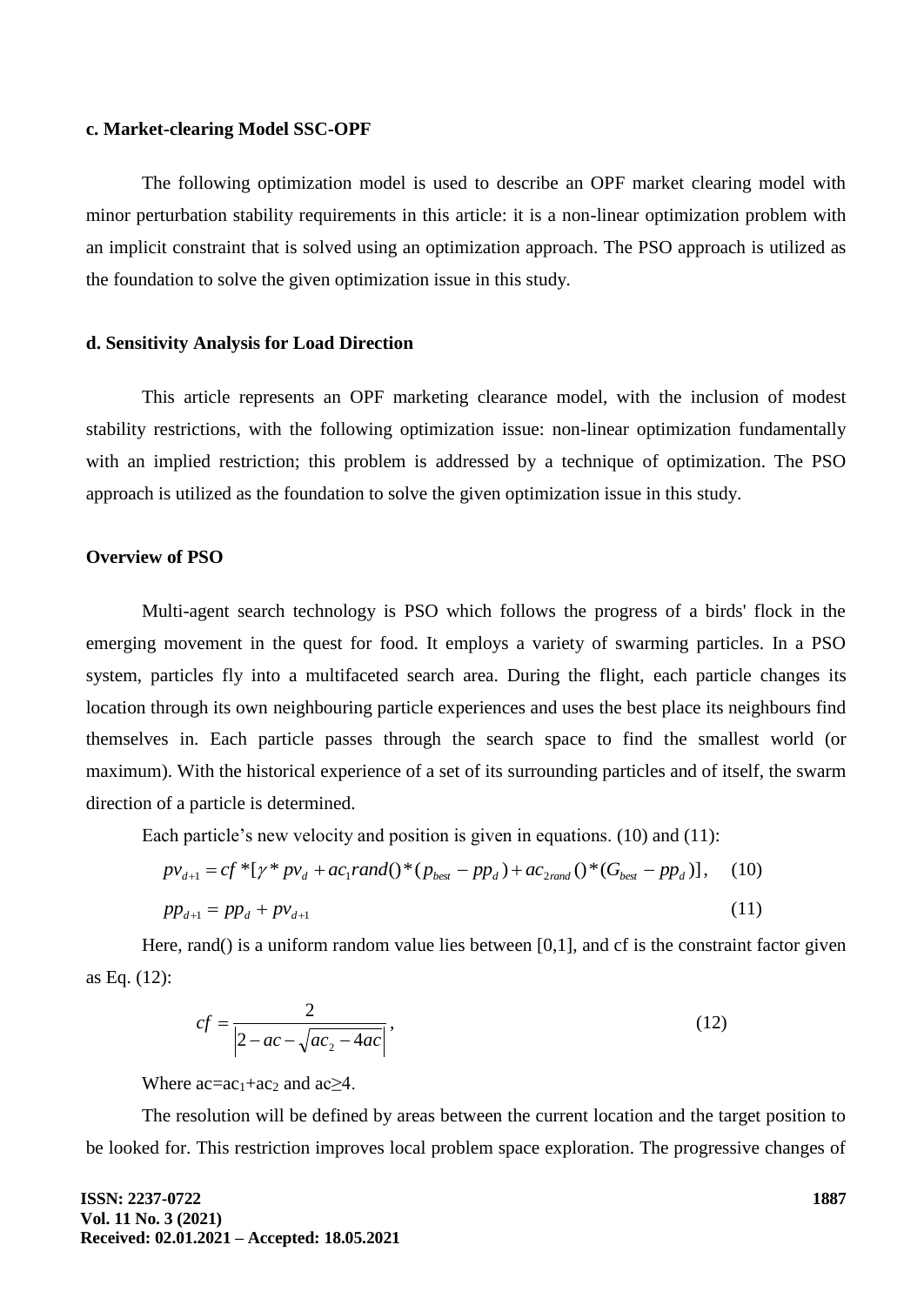human learning are likewise simulated realistically. When  $P_{Vmax}$  is excessively large, it is possible that particles overlook suitable solutions.

However, a modest P<sub>Vmax</sub> prevents particles from exploring local solutions adequately. Lastly, the PSO can be reduced to local minimum.  $P_{Vmax}$  was frequently set at 10–20% of the dynamic range of the variable on every dimension in numerous encounters with PSO [27]. The declining weight of the inertia in [28, 29] is presented and tested for global search at the beginning of the algorithm, followed by local searches. If the weight of inertia is not lowered with time, a value 2 is advised.

Numerous parameters deemed acceptable for some of the common functions in many research suggest different values [29].

The simulating process is generally utilized for optimization issues, including equality (13) and inequality restrictions with the fitness function:

Min. 
$$
f(x)
$$
,  
\ns.t.  $g(x) = 0$ ,  $h \le h(x) \le \overline{h}$  (13)

Where x is vector of variables optimisation i.e. with limits. 'f' is the function for scalar optimisation; 'g' is the vector equality function given in Eq. (3); and 'h' is a vector inequality with 'h' limits (lower and upper). The calculated process is PSO, with the following stages.

Step 1. Input system specifications that define the bounds of each variable and constraint.

Step 2. For each Pv, the particles must be randomly started with population from a random uniform distribution in the interval.

$$
p v^{\max} = (p p^{\max} - p p_{\min})^* \sigma.
$$
 (14)

The P<sub>best</sub> initial individual set consists of I initial locations of is individual, and G<sub>best</sub> is the initial position found with the least amount of fitness.

Step 3. Eq.(10) is used to update the velocity vector. The parameters in Equations (10) and (12) are chosen as follows:

$$
\gamma=0.7968, \ ac_1=ac_2=2. \tag{15}
$$

Step 4. Considering the position limitations to change: each position is altered by Eq.(11) depending on their current speed. If the individual element of a certain element exceeds its restrictions and has to be replaced by n particles which meet its limitations.

Step 5.  $P_{best}$  and  $G_{best}$  updates; the  $P_{best}$  of every particle is updated as follows throughout the system: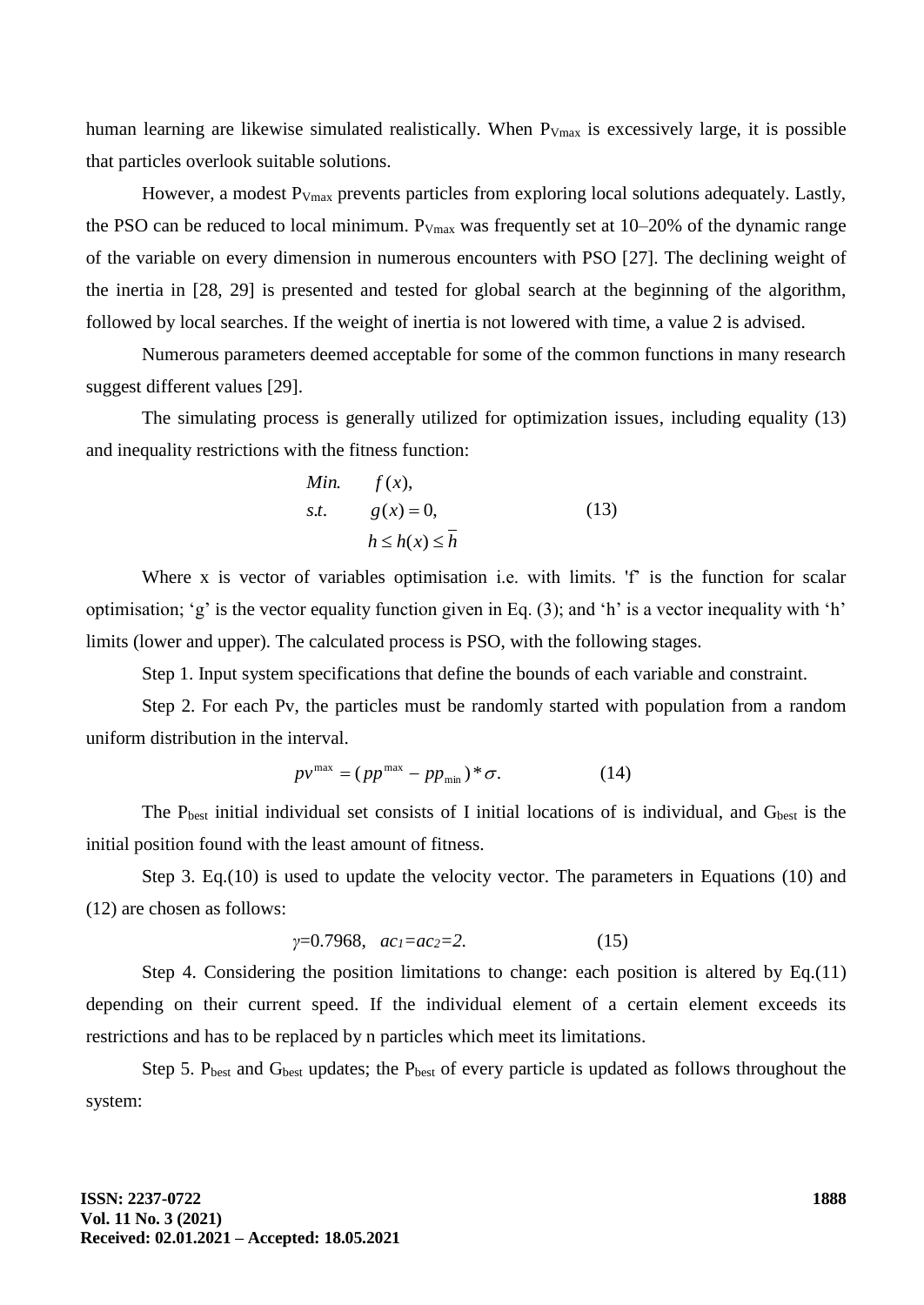$$
P_{best_i}^{d+1} = pp_i^{d+1} \t\t if \tF_i^{d+1} \le F_i^d,
$$
  
\n
$$
P_{best_i}^{d+1} = pp_i^d \t\t if \tF_i^{d+1} > F_i^d.
$$
\n(16)

The fitness function is Fi and is defined in Eq (2). for individual i. Gbest in dC1 is a collection of the best locations among Pbest elements that has been assessed.

Step 6.end iterations must be used as a stop condition and repeated steps shall be fulfilled through step 3. The operation is halted if the maximum number of iterations is reached.

#### **4. Mixed Sensitive Loading Direction SSC-OPF**

The technology proposed for SSC-OPF with a sensitive loading direction linked with an ideal market solution is shown in Figure 1. Flowchart If the DLM method for calculating and detecting the sensitive load direction is completed for each particle, the time required to execute this operation is too costly for any bigger system. The sensitive direction of the related DLM is calculated after SSC-OPF is executed in the suggested technique.

The following is the technique:

- In the first iteration, the initial generation and load specify the increased load direction of the DLM computation. The loading parameter, the basis case or pure market clearing problem, will be initialized.
- The maximum loading level for the operating point can be set to k in this situation. SSC-OPF is solved with the current parameter value as outlined in Eq. (17).

Min. 
$$
f(x, p, k) = -(C_D^T P_d - C_S^T P_S),
$$
  
s.t. 
$$
g(\delta, V, Q_G, P_S, P_d, k) = 0,
$$

$$
k = \hat{k},
$$

$$
h_{\min} \le h(x, p, k) \le h_{\max},
$$

$$
p_{\min} \le p \le p_{\max},
$$

$$
(17)
$$

- The present SSC-OPF load-enhancing N solution, utilized for estimation of sensitive loading direction, in the starting direction.
- Ni means the direction of loading with the DLM method which, by considering the SSC-OPF solution with its beginning value, operating circumstances and sensible direction, determines the DLM. The direction of load increases is taken into account.
- Definition of sensitive direction following SSC-OPF, either with or without DLMreq, related with the DLM sensitive direction.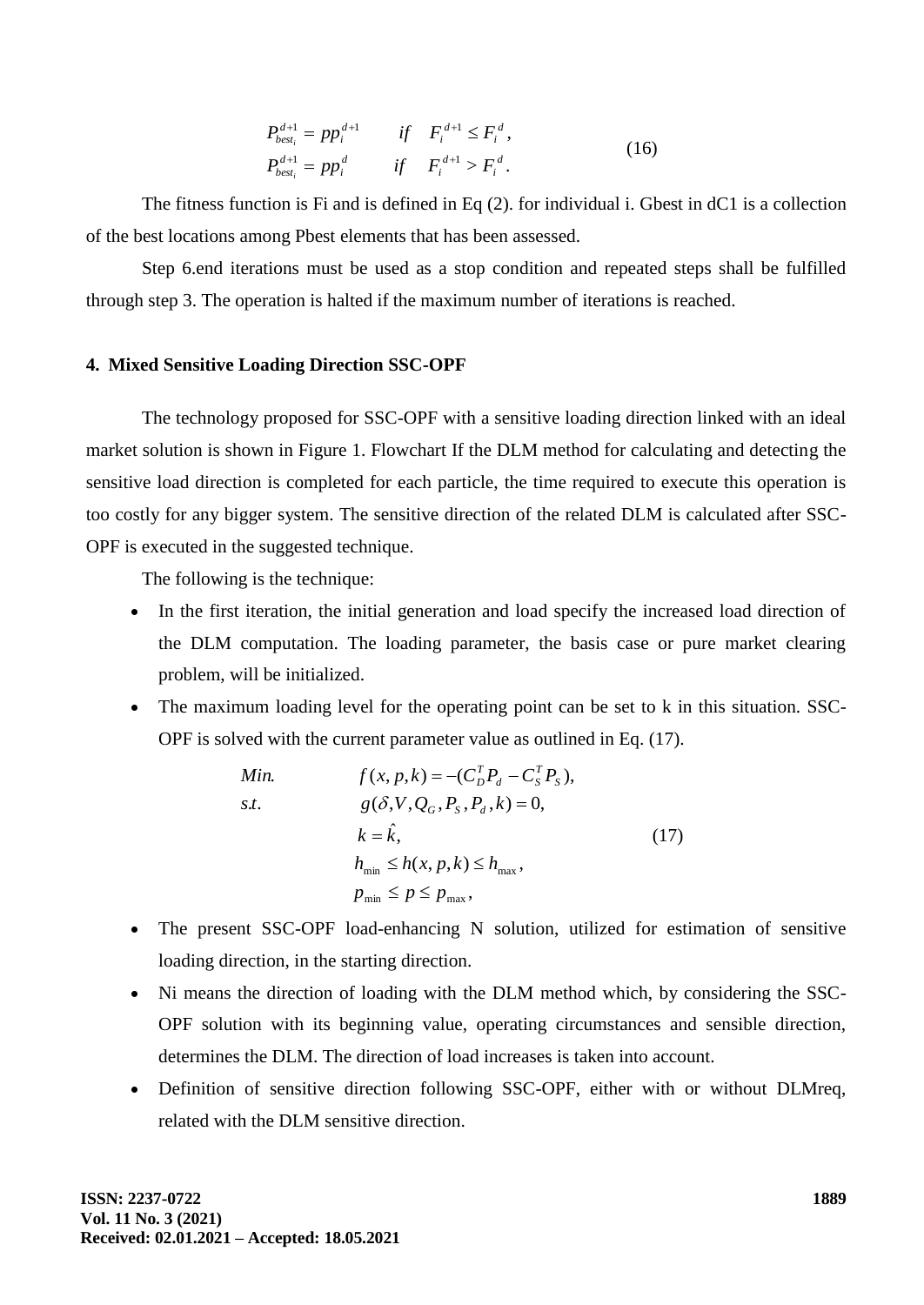• If the process is stopped by  $DLM > DLM$  req, the procedure will then resume to step 1 by utilizing the DLM for SSC-op calculation with the sensible loading with direction acquired in step 2. Note that contingencies may be considered directly to allow for effective handling of system security. Furthermore, this repeated procedure allows the value of the loading parameters to be controlled.





### **Numerical Results**

If the process is stopped by  $DLM > DLM$  req, the procedure will then resume to step 1 by utilizing the DLM for SSC-op calculation with the sensible loading with direction acquired in step 2. Note that contingencies may be considered directly to allow for effective handling of system security. Furthermore, this repeated procedure allows the value of the loading parameters to be controlled. Table 1 shows the market bidding data (the GENCO and ESCO numbers in this table correspond to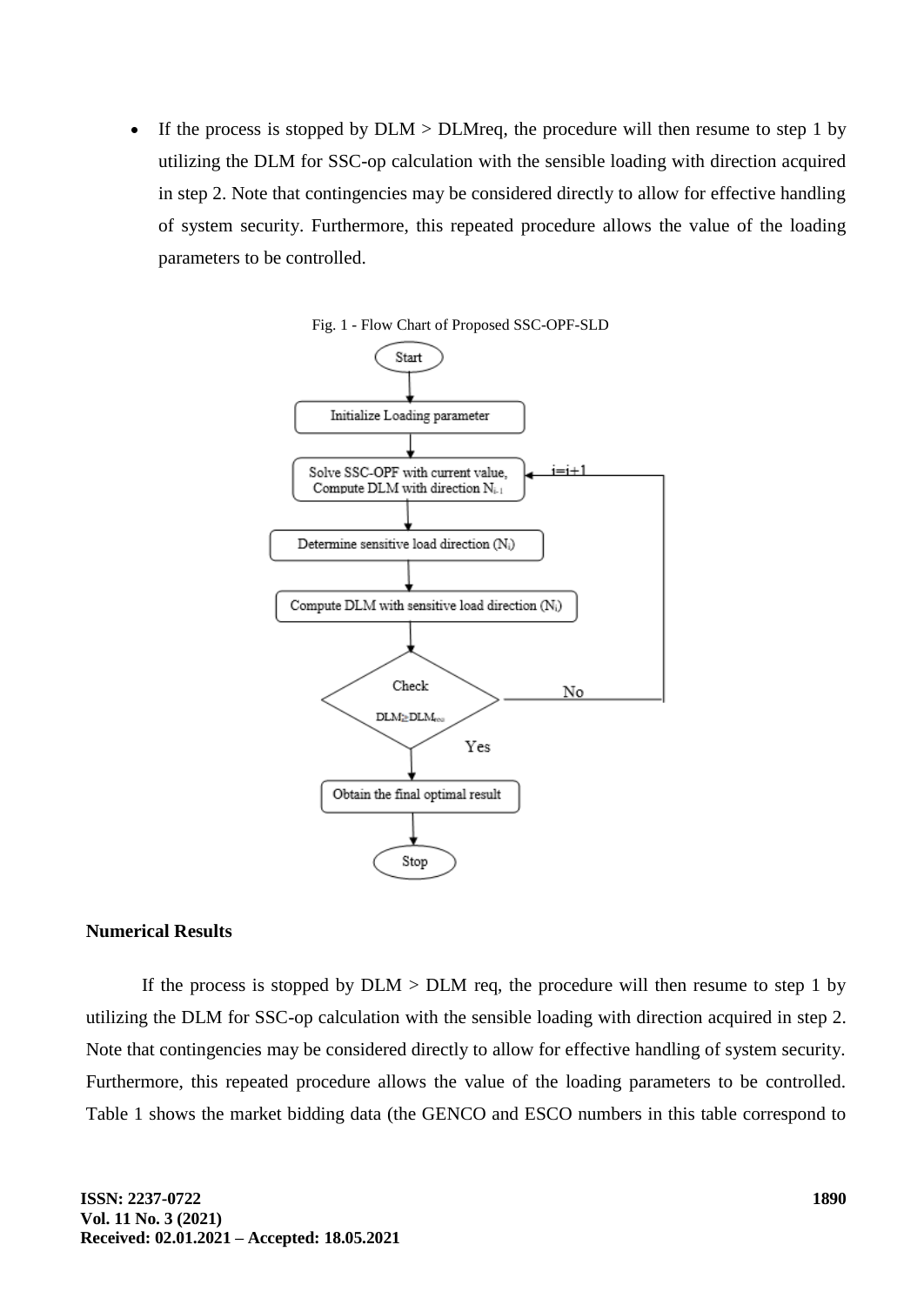the bus number in Figure 2). This system has the capacity to mimic a market in power, producing relevant results that enable analyzing the strategies suggested.



Fig. 2 - Single Line Diagram of the IEEE 14 Bus System

The advantage of method proposed in power system with the DLM, which includes input and output data sets.  $N - 1$  contingency are used in DLM detection and estimation method. The PSO method for optimization is used for optimality which includes and abolishes the Lagrangian with complexity and computation of multi-player.

PSO convergence, including step by step algorithms in Figure 5. PSO convergence. The study comprises a collection of 30 particles. In [16], the number of particles improved from 30 to 50 leads to quicker convergence. In the range of 0.3 and 0.4, the load sensitivity with the DLM needed is shown in Figure 6. The suggested approach for identifying the sensitive load direction converges in around seven iterations. When the DLM with the OPF operating point is needed when the output changes, different direction of load is necessary.

#### **Moth Swarm Algorithm (MSA)**

A novel algorithm of high standard, inspired by moth orientation to moonlight. Two new operators were suggested for optimization: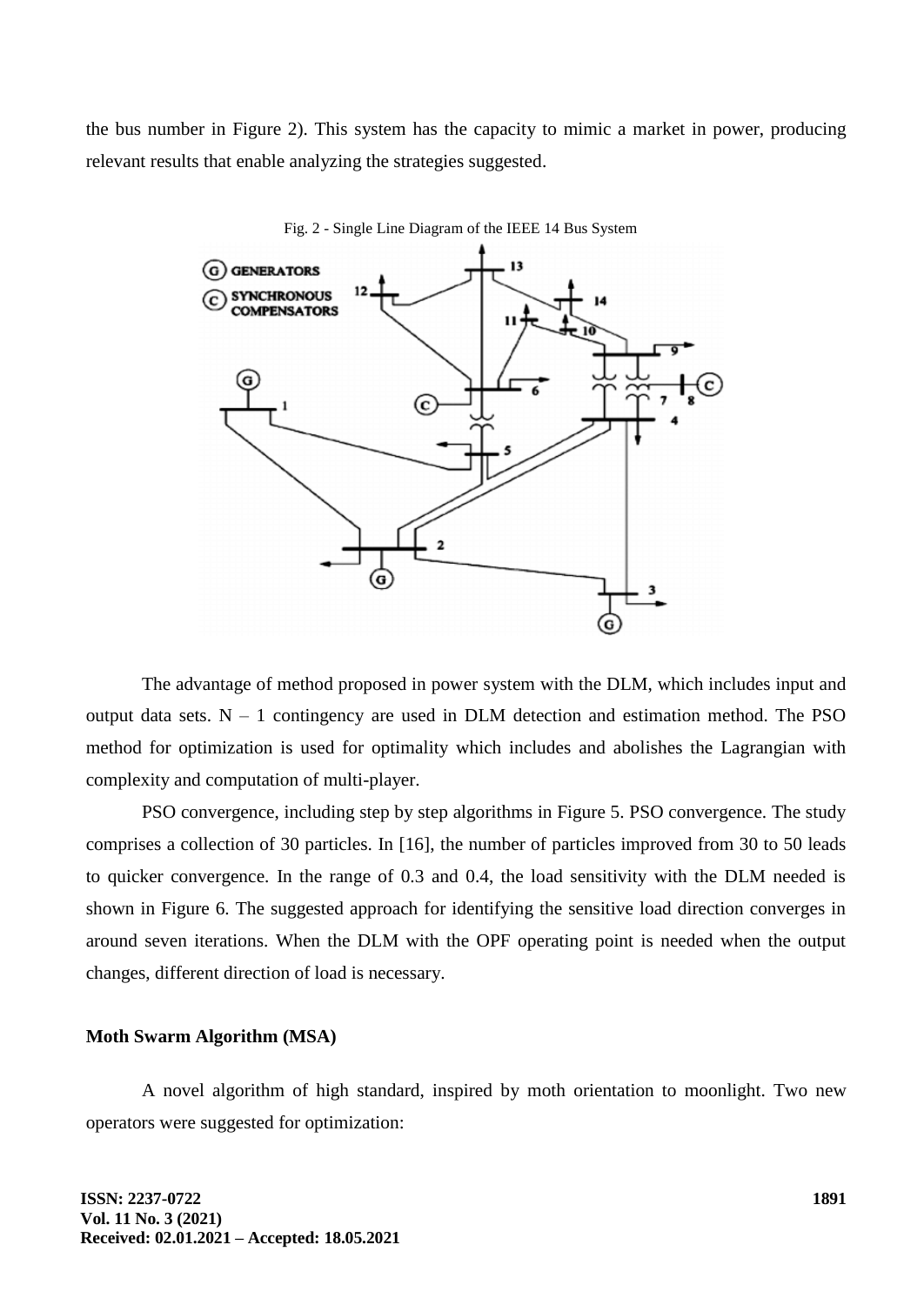- 1. Dynamic crossover approach for the management of vectors of difference based on population diversity Lévy-mutation improves exploration capacity in the recognition phase.
- 2. Immediate memory associated learning process. Simulate a moth short-term memory, decrease the memory required and overcome the classical-initial PSO's speed issue. In the celestial navigation stage this technology is utilized for small-scale operation.

### **5. Simulation Results**

#### **a) PSO Algorithm**

Evaluating for the K-Factor: 0.05 PSO: 1/20 iterations, GBest = 0.040601 PSO: 20/20 iterations, GBest = 0.034799

Voltage values at buses are:

| Columns 1 through 7: 1.0043 1.0027 1.0042 1.0007 1.0073 1.0066 1.0027  |  |  |  |  |
|------------------------------------------------------------------------|--|--|--|--|
| Columns 8 through 14: 1.0026 1.0040 1.0096 1.0050 1.0074 1.0082 1.0098 |  |  |  |  |

Power values at buses are:

| Columns 1 through 7: $2.5035$ 0.4051 0                                 |  |  | 0.0372 0.1435 1.0017 0.0808 |  |
|------------------------------------------------------------------------|--|--|-----------------------------|--|
| Columns 8 through 14: 0.2307 0.1191 0.5083 0.1584 0.0648 0.0957 0.3136 |  |  |                             |  |

Social Welfare  $= 26.2075$  dollars

Evaluating for the K-Factor: 0.1 PSO: 1/20 iterations, GBest = 0.081207 PSO: 20/20 iterations, GBest = 0.069603

Voltage values at buses are:

| Columns 1 through 7: 1.0038 1.0050 1.0061 1.0000 1.0068 1.0036 1.0009        |  |  |  |  |
|------------------------------------------------------------------------------|--|--|--|--|
| Columns 8 through 14: 1.0002  1.0030  1.0094  1.0015  1.0029  1.0055  1.0077 |  |  |  |  |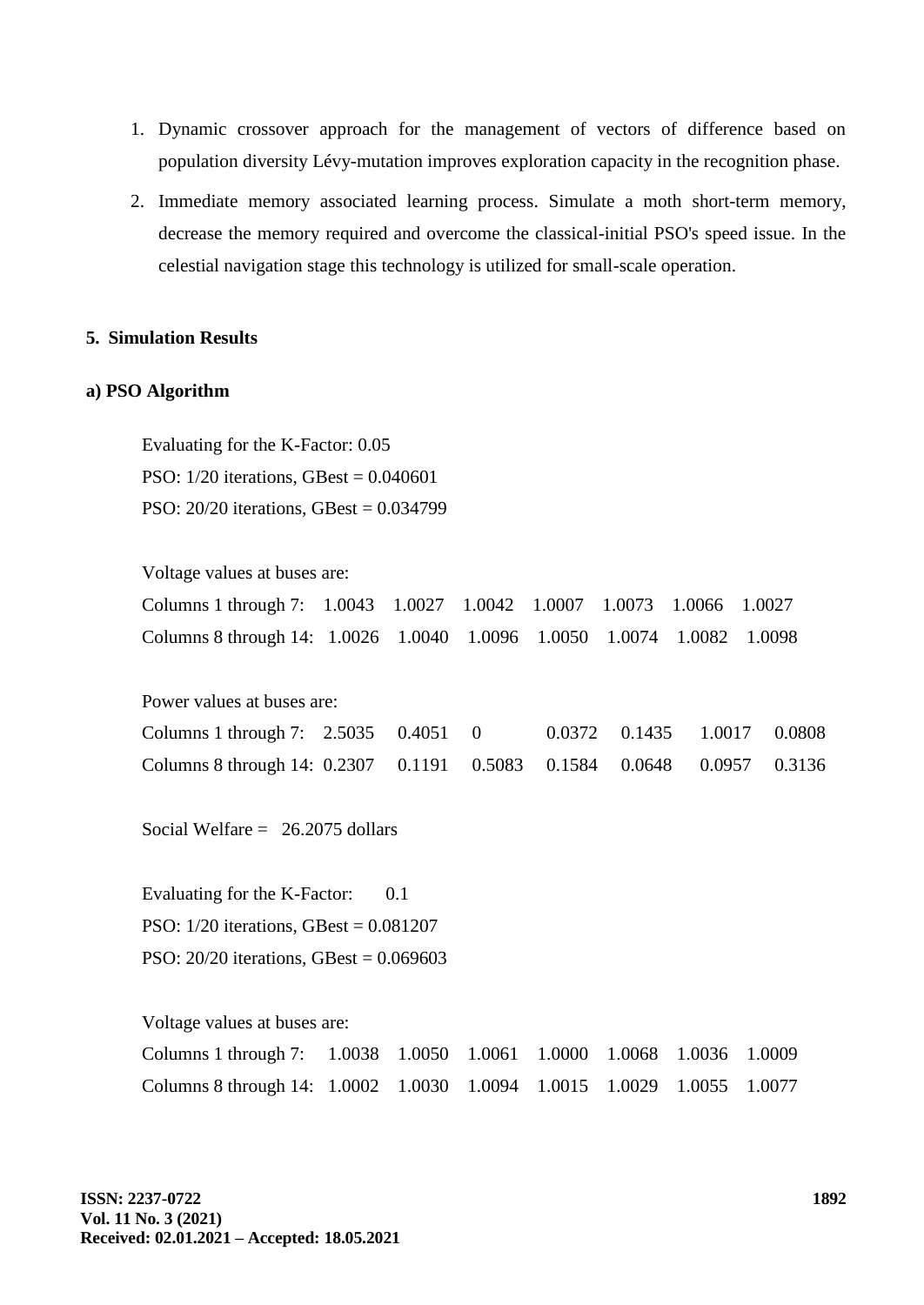Power values at buses are:

| Columns 1 through 7: $2.6519$ 0.4051 0                   |  |  |        | 0.0390 | 0.1504 | 1.0494 | 0.0847 |  |  |  |
|----------------------------------------------------------|--|--|--------|--------|--------|--------|--------|--|--|--|
| Columns 8 through 14: 0.2417 0.1248 0.5325 0.1660 0.0680 |  |  |        |        |        | 0.1003 | 0.3286 |  |  |  |
| SocialWelfare $= 57.1332$ dollars                        |  |  |        |        |        |        |        |  |  |  |
| Evaluating for the K-Factor: 0.15                        |  |  |        |        |        |        |        |  |  |  |
| PSO: $1/20$ iterations, GBest = 0.1218                   |  |  |        |        |        |        |        |  |  |  |
| PSO: $20/20$ iterations, GBest = 0.1044                  |  |  |        |        |        |        |        |  |  |  |
|                                                          |  |  |        |        |        |        |        |  |  |  |
| Voltage values at buses are:                             |  |  |        |        |        |        |        |  |  |  |
| Columns 1 through 7: 1.0070 1.0070                       |  |  | 1.0011 | 1.0036 | 1.0085 | 1.0096 | 1.0077 |  |  |  |

Power values at buses are:

| Columns 1 through 7: $2.7904$ 0.4051 0                                 |  |  | 0.0407 0.1572 1.0971 0.0885 |  |
|------------------------------------------------------------------------|--|--|-----------------------------|--|
| Columns 8 through 14: 0.2527 0.1304 0.5567 0.1735 0.0710 0.1048 0.3435 |  |  |                             |  |

Columns 8 through 14: 1.0078 1.0068 1.0032 1.0042 1.0026 1.0005 1.0055

SocialWelfare = 88.1811 dollars

Evaluating for the K-Factor: 0.2 PSO:  $1/20$  iterations, GBest =  $0.1624$ PSO: 20/20 iterations, GBest = 0.1392

Voltage values at buses are:

| Columns 1 through 7: 1.0087 1.0094 1.0046 1.0098 1.0036 1.0003 1.0059  |  |  |  |  |
|------------------------------------------------------------------------|--|--|--|--|
| Columns 8 through 14: 1.0017 1.0097 1.0010 1.0096 1.0017 1.0048 1.0016 |  |  |  |  |

Power values at buses are:

| Columns 1 through 7: 2.8351 0.4051 0.0993 0.0425 0.1641 1.1448 0.0924  |  |  |  |  |
|------------------------------------------------------------------------|--|--|--|--|
| Columns 8 through 14: 0.2637 0.1361 0.5809 0.1811 0.0741 0.1094 0.3585 |  |  |  |  |

SocialWelfare  $= 114.4853$  dollars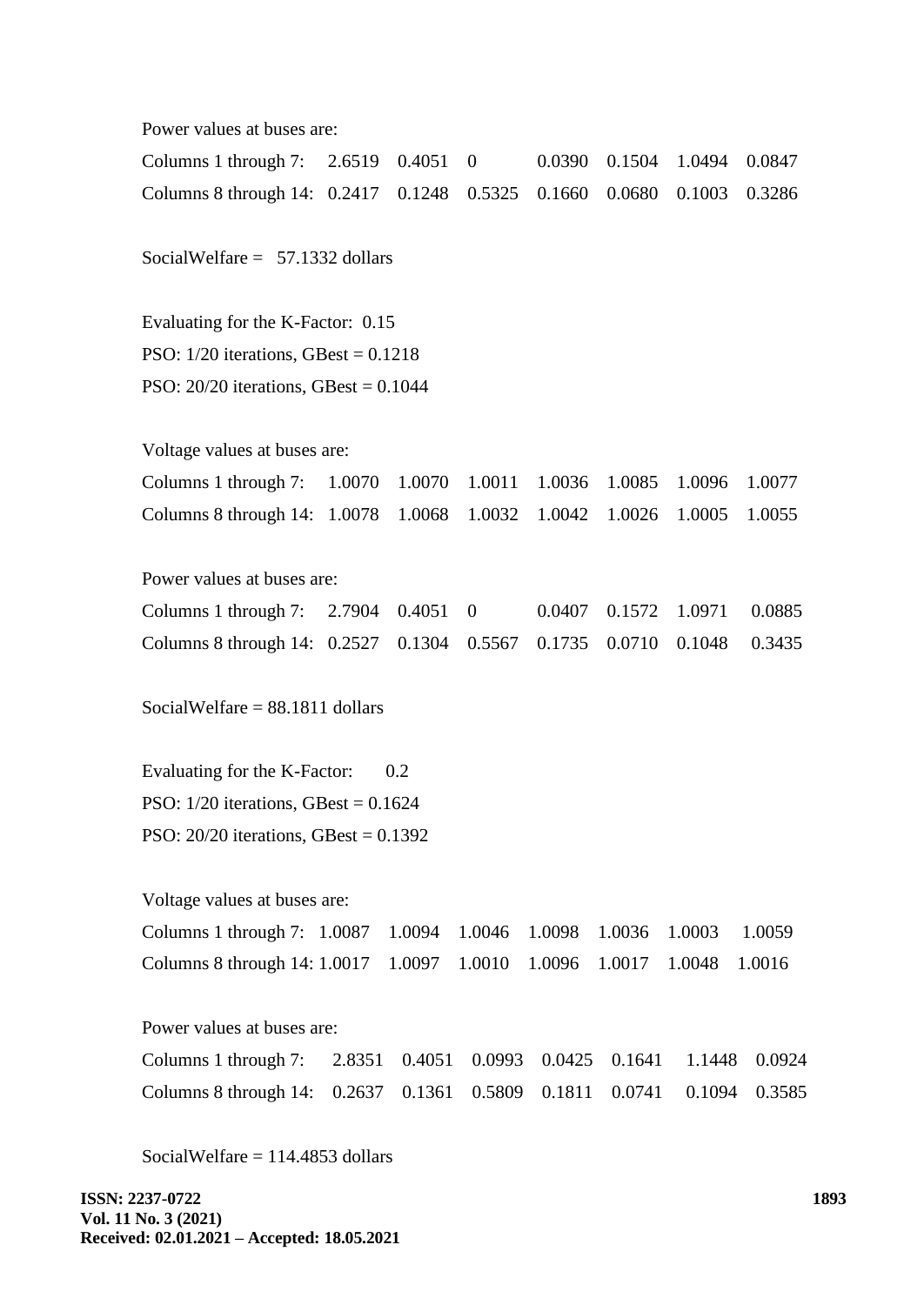Evaluating for the K-Factor: 0.25 PSO:  $1/20$  iterations, GBest =  $0.203$ PSO: 20/20 iterations, GBest = 0.17399 Voltage values at buses are: Columns 1 through 7: 1.0086 1.0034 1.0061 1.0005 1.0051 1.0043 1.0064 Columns 8 through 14: 1.0027 1.0092 1.0088 1.0033 1.0038 1.0099 1.0098 Power values at buses are: Columns 1 through 7: 2.8790 0.4051 0.1912 0.0443 0.1708 1.1925 0.0962 Columns 8 through 14: 0.2747 0.1418 0.6051 0.1886 0.0772 0.1139 0.3734 SocialWelfare = 141.3997 dollars Evaluating for the K-Factor: 0.3 PSO: 1/20 iterations, GBest = 0.2436 PSO: 20/20 iterations, GBest = 0.20879 Voltage values at buses are: Columns 1 through 7: 1.0087 1.0002 1.0008 1.0018 1.0036 1.0095 1.0022 Columns 8 through 14: 1.0060 1.0057 1.0049 1.0064 1.0025 1.0030 1.0030 Power values at buses are: Columns 1 through 7: 2.9224 0.4051 0.2834 0.0461 0.1777 1.2402 0.1001 Columns 8 through 14: 0.2857 0.1475 0.6293 0.1962 0.0803 0.1185 0.3884 SocialWelfare  $= 168.7674$  dollars Evaluating for the K-Factor: 0.35 PSO:  $1/20$  iterations, GBest =  $0.28419$ PSO: 20/20 iterations, GBest = 0.24359 Voltage values at buses are: Columns 1 through 7: 1.0087 1.0074 1.0046 1.0076 1.0085 1.0085 1.0026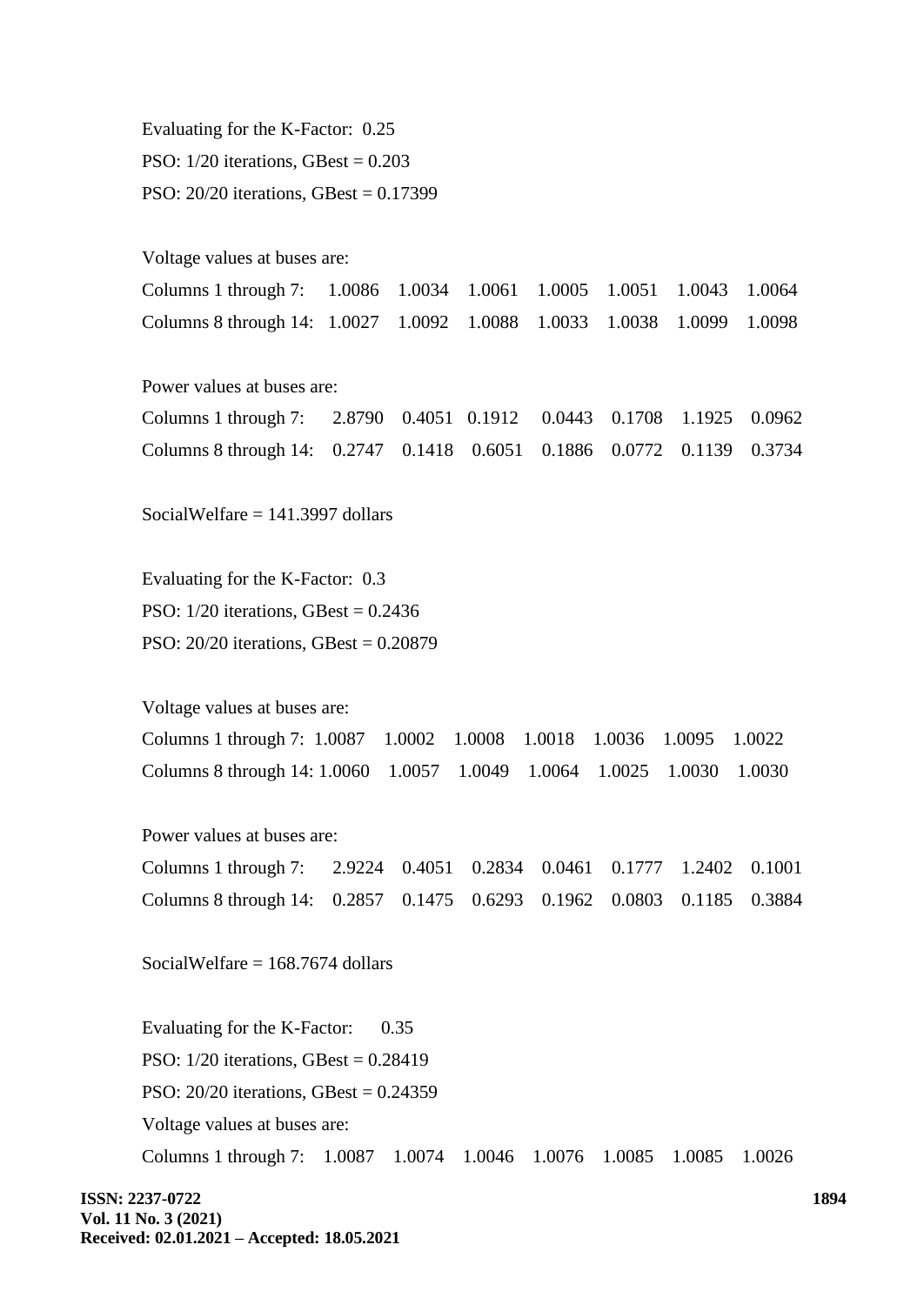Columns 8 through 14: 1.0061 1.0034 1.0045 1.0098 1.0098 1.0057 1.0018

Power values at buses are:

| Columns 1 through 7: 2.9649 0.4051 0.3763 0.0478 0.1845 1.2879 0.1039  |  |  |  |  |
|------------------------------------------------------------------------|--|--|--|--|
| Columns 8 through 14: 0.2967 0.1531 0.6534 0.2037 0.0833 0.1229 0.4033 |  |  |  |  |

SocialWelfare = 196.6277 dollars

----WHEN lINE 1-5 OUTAGE HAPPENS ----

Evaluating for the K-Factor: 0.15 PSO: 1/20 iterations, GBest = 0.12181 PSO: 20/20 iterations, GBest = 0.1044 Social Welfare value  $= 0.00000$  dollars DLM value= 0.34992 dollars

Evaluating for the K-Factor: 0.2 PSO: 1/20 iterations, GBest = 0.16242 PSO: 20/20 iterations, GBest = 0.13921 Social Welfare value  $= 23.86645$  dollars DLM value  $= 0.33374$  dollars

Evaluating for the K-Factor: 0.25 PSO: 1/20 iterations, GBest = 0.20301 PSO: 20/20 iterations, GBest = 0.174 Social Welfare value  $= 48.00707$  dollars DLM value  $= 0.31869$  dollars

Evaluating for the K-Factor: 0.3 PSO: 1/20 iterations, GBest = 0.24363 PSO: 20/20 iterations, GBest = 0.20881 Social Welfare value = 69.77609 dollars DLM value  $= 0.26386$  dollars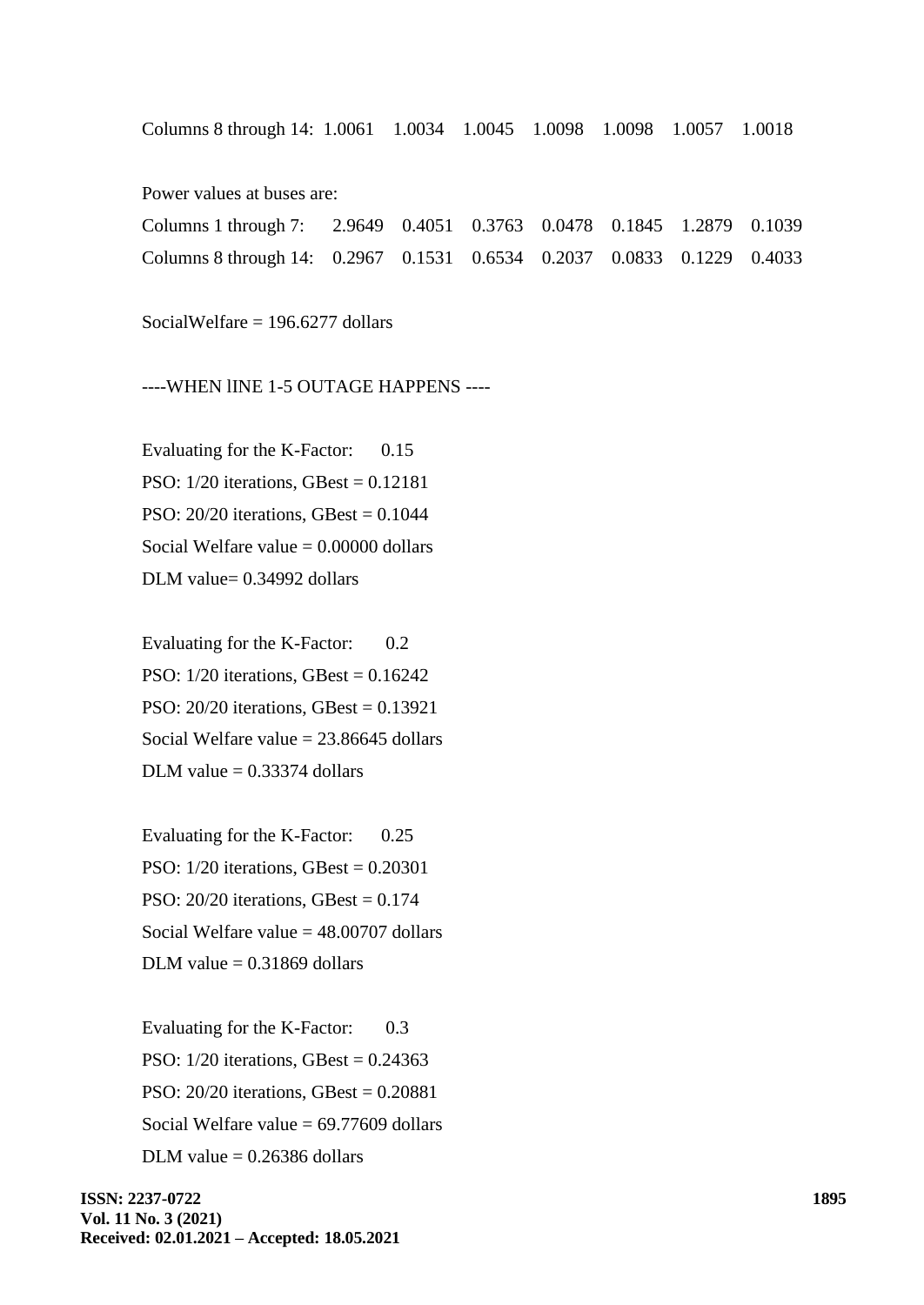Evaluating for the K-Factor: 0.35 PSO: 1/20 iterations, GBest = 0.28419 PSO: 20/20 iterations, GBest = 0.24359 Social Welfare value  $= 91.96020$  dollars DLM value  $= 0.23164$  dollars

The sensitive load direction for SSC-OPF (SLD) -----------------------

Evaluating for the DLM : 0.3 PSO: 1/20 iterations, GBest = 0.28421 PSO:  $20/20$  iterations, GBest = 0.2436 Power values at buses are: Columns 1 through 7: 2.2199 0.9094 0.4136 0.0445 0.1777 1.2402 0.1002 Columns 8 through 14: 0.2854 0.1309 0.6293 0.1962 0.0803 0.1185 0.3884

Social Welfare value  $= 151.24479$  dollars Evaluating for the DLM:  $0.4$ PSO: 1/20 iterations, GBest = 0.28421 PSO: 20/20 iterations, GBest = 0.2436 Power values at buses are: Columns 1 through 7: 1.8498 1.0127 0.5007 0.0401 0.1777 1.2402 0.0770 Columns 8 through 14: 0.2857 0.1134 0.5248 0.1932 0.0803 0.1185 0.3884

Social Welfare value  $= 116.80279$  dollars

---WHEN lINE 1-5 OUTAGE HAPPENS -----

Evaluating for the DLM : 0.3 PSO: 1/20 iterations, GBest = 0.28423 PSO: 20/20 iterations, GBest = 0.24362 Power values at buses are: Columns 1 through 7: 1.9445 1.0127 0.6076 0.0461 0.1777 1.2402 0.0818 Columns 8 through 14: 0.2857 0.1322 0.6228 0.1962 0.0803 0.1185 0.3884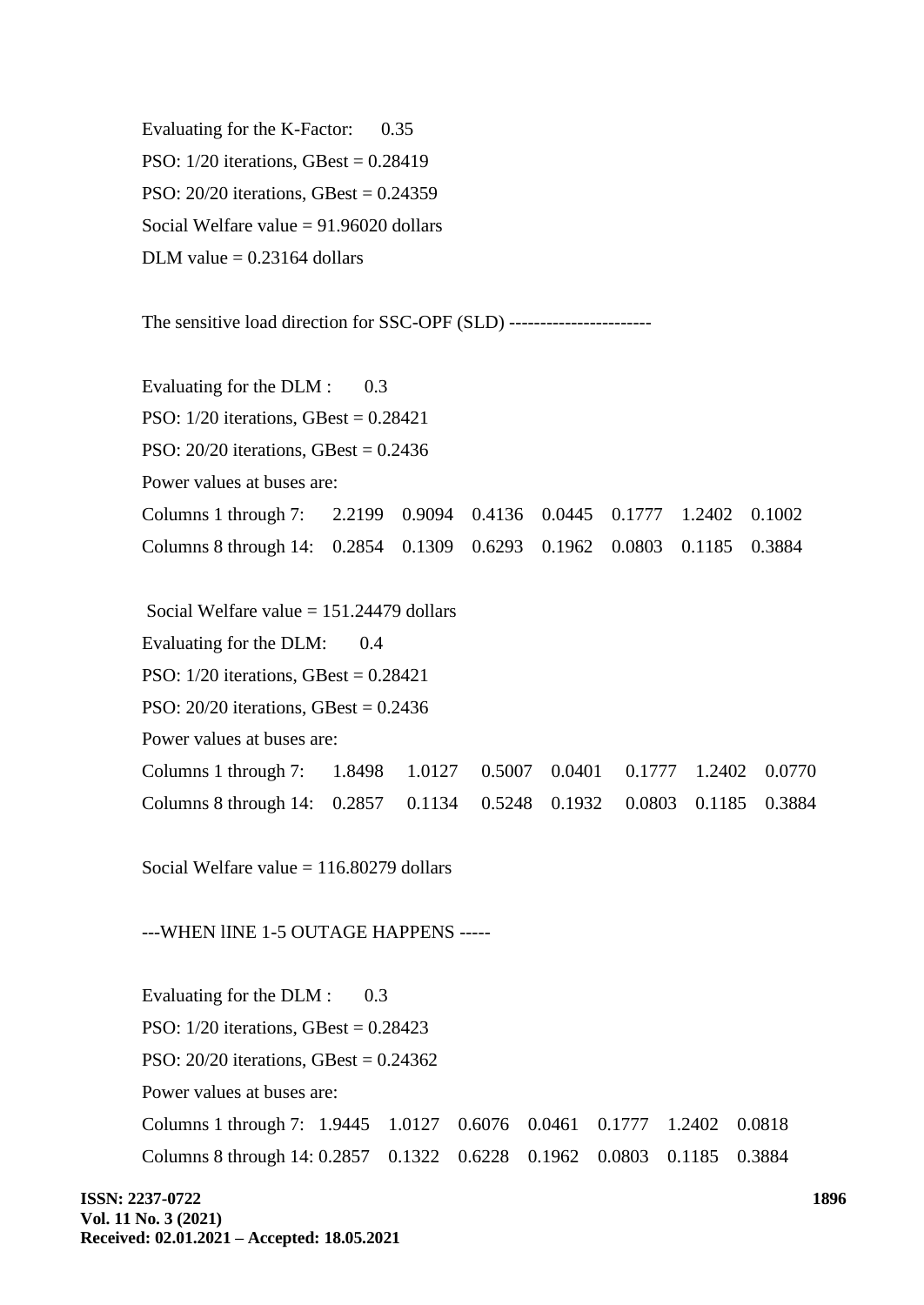Social Welfare value  $= 64.12333$  dollars

Evaluating for the DLM: 0.4 PSO: 1/20 iterations, GBest = 0.28424 PSO: 20/20 iterations, GBest = 0.24362 Power values at buses are: Columns 1 through 7: 1.7026 1.0127 0.6076 0.0354 0.1777 1.2402 0.0982 Columns 8 through 14: 0.2857 0.1134 0.4841 0.1960 0.0803 0.1185 0.3354

Social Welfare value = 36.82892 dollars

### **b) Moth Swarm Algorithm (MSA):**



Fig. 3 - MSA Algorithm in MATLAB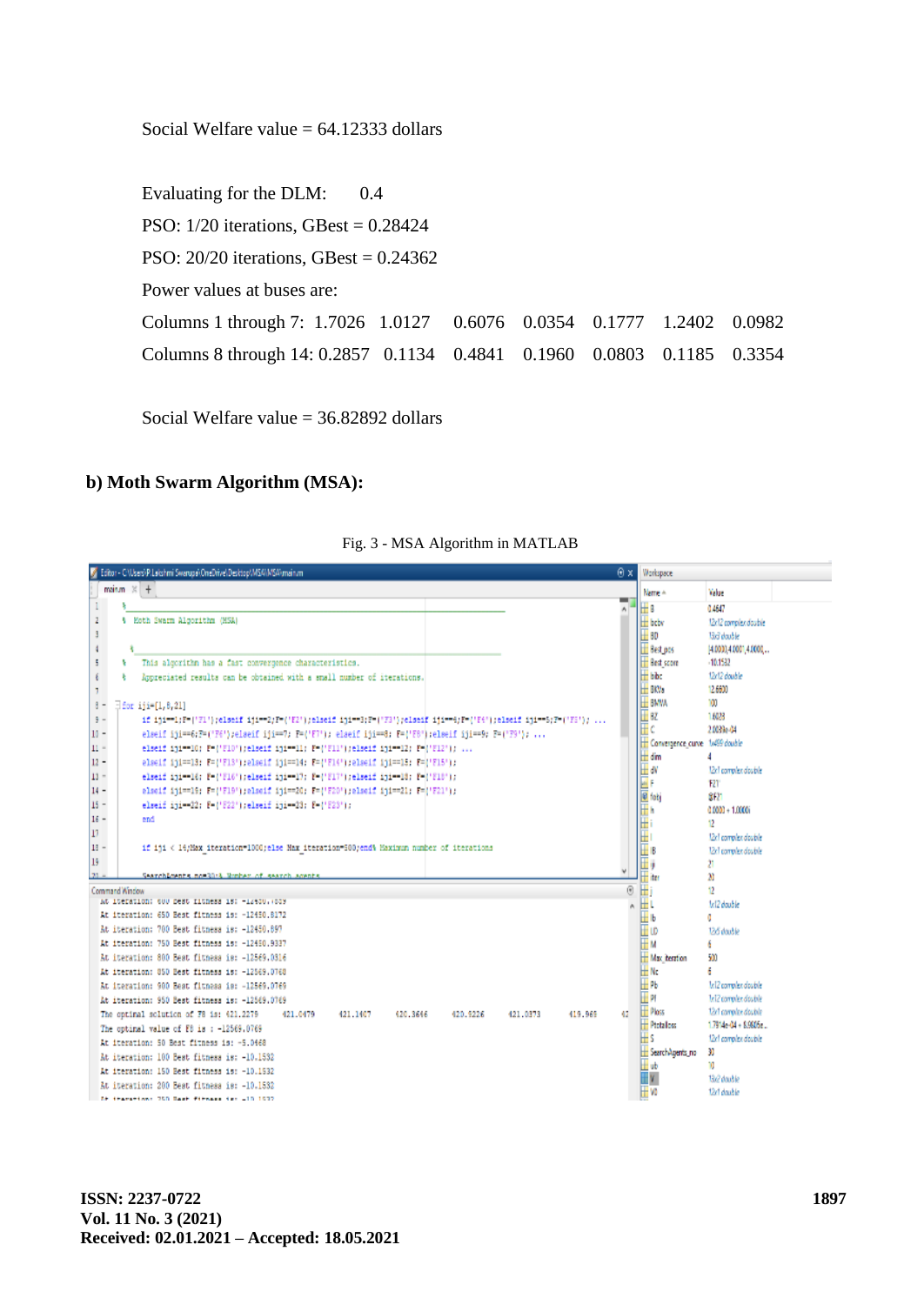| Fig. 4 - Simulation of MSA in Command Prompt |
|----------------------------------------------|
|----------------------------------------------|

| <b>Command Window</b>                                                                                                               |          |          |          |          |          |         | $\odot$ |
|-------------------------------------------------------------------------------------------------------------------------------------|----------|----------|----------|----------|----------|---------|---------|
| At iteration: 600 Best fitness is: 6.941e-165                                                                                       |          |          |          |          |          |         |         |
| At iteration: 650 Best fitness is: 2.7654e-183                                                                                      |          |          |          |          |          |         |         |
| At iteration: 700 Best fitness is: 7.1369e-204                                                                                      |          |          |          |          |          |         |         |
| At iteration: 750 Best fitness is: 5.0688e-225                                                                                      |          |          |          |          |          |         |         |
| At iteration: 800 Best fitness is: 4.0719e-248                                                                                      |          |          |          |          |          |         |         |
| At iteration: 850 Best fitness is: 1.0762e-269                                                                                      |          |          |          |          |          |         |         |
| At iteration: 900 Best fitness is: 8.9982e-292                                                                                      |          |          |          |          |          |         |         |
| At iteration: 950 Best fitness is: 3.5404e-313                                                                                      |          |          |          |          |          |         |         |
| The optimal solution of Fl is: -1.032e-163 8.5084e-164 -9.7422e-167 3.9405e-163 3.7301e-163 2.0632e-165 1.5176e-164 8.1897e-164 9.8 |          |          |          |          |          |         |         |
| The optimal value of Fl is: 0                                                                                                       |          |          |          |          |          |         |         |
| At iteration: 50 Best fitness is: -5657.4122                                                                                        |          |          |          |          |          |         |         |
| At iteration: 100 Best fitness is: -12003.5083                                                                                      |          |          |          |          |          |         |         |
| At iteration: 150 Best fitness is: -12150.2067                                                                                      |          |          |          |          |          |         |         |
| At iteration: 200 Best fitness is: -12219.4864                                                                                      |          |          |          |          |          |         |         |
| At iteration: 250 Best fitness is: -12230.1564                                                                                      |          |          |          |          |          |         |         |
| At iteration: 300 Best fitness is: -12449.7366                                                                                      |          |          |          |          |          |         |         |
| At iteration: 350 Best fitness is: -12450.4313                                                                                      |          |          |          |          |          |         |         |
| At iteration: 400 Best fitness is: -12450.5963                                                                                      |          |          |          |          |          |         |         |
| At iteration: 450 Best fitness is: -12450.6133                                                                                      |          |          |          |          |          |         |         |
| At iteration: 500 Best fitness is: -12450.6868                                                                                      |          |          |          |          |          |         |         |
| At iteration: 550 Best fitness is: -12450.6972                                                                                      |          |          |          |          |          |         |         |
| At iteration: 600 Best fitness is: -12450.7859                                                                                      |          |          |          |          |          |         |         |
| At iteration: 650 Best fitness is: -12450.8172                                                                                      |          |          |          |          |          |         |         |
| At iteration: 700 Best fitness is: -12450.897                                                                                       |          |          |          |          |          |         |         |
| At iteration: 750 Best fitness is: -12450.9337                                                                                      |          |          |          |          |          |         |         |
| At iteration: 800 Best fitness is: -12569.0316                                                                                      |          |          |          |          |          |         |         |
| At iteration: 850 Best fitness is: -12569.0768                                                                                      |          |          |          |          |          |         |         |
| At iteration: 900 Best fitness is: -12569.0769                                                                                      |          |          |          |          |          |         |         |
| At iteration: 950 Best fitness is: -12569.0769                                                                                      |          |          |          |          |          |         |         |
| The optimal solution of F8 is: 421.2279                                                                                             | 421,0479 | 421.1407 | 420,3646 | 420.9226 | 421.0373 | 419.969 | 42      |
| The optimal value of $F8$ is: $-12569.0769$                                                                                         |          |          |          |          |          |         |         |
| At iteration: 50 Best fitness is: -5.0468                                                                                           |          |          |          |          |          |         |         |
| At iteration: 100 Best fitness is: -10.1532                                                                                         |          |          |          |          |          |         |         |
| At iteration: 150 Best fitness is: -10.1532                                                                                         |          |          |          |          |          |         |         |
| At iteration: 200 Best fitness is: -10.1532                                                                                         |          |          |          |          |          |         |         |
| At iteration: 250 Best fitness is: -10.1532                                                                                         |          |          |          |          |          |         |         |
| At iteration: 300 Best fitness is: -10.1532                                                                                         |          |          |          |          |          |         |         |
| At iteration: 350 Best fitness is: -10.1532<br>At iteration: 400 Best fitness is: -10.1532                                          |          |          |          |          |          |         |         |
| At iteration: 450 Best fitness is: -10.1532                                                                                         |          |          |          |          |          |         |         |
| The optimal solution of F21 is: 4<br>4.0001                                                                                         | 4        | 4,0001   |          |          |          |         |         |
| The optimal value of F21 is: -10.1532                                                                                               |          |          |          |          |          |         |         |
| $f_{\frac{x}{2}}$ >>                                                                                                                |          |          |          |          |          |         |         |
| $\langle$                                                                                                                           |          |          |          |          |          |         |         |

Fig. 5 - Fitness Value Versus No. of Iterations



**ISSN: 2237-0722 Vol. 11 No. 3 (2021) Received: 02.01.2021 – Accepted: 18.05.2021**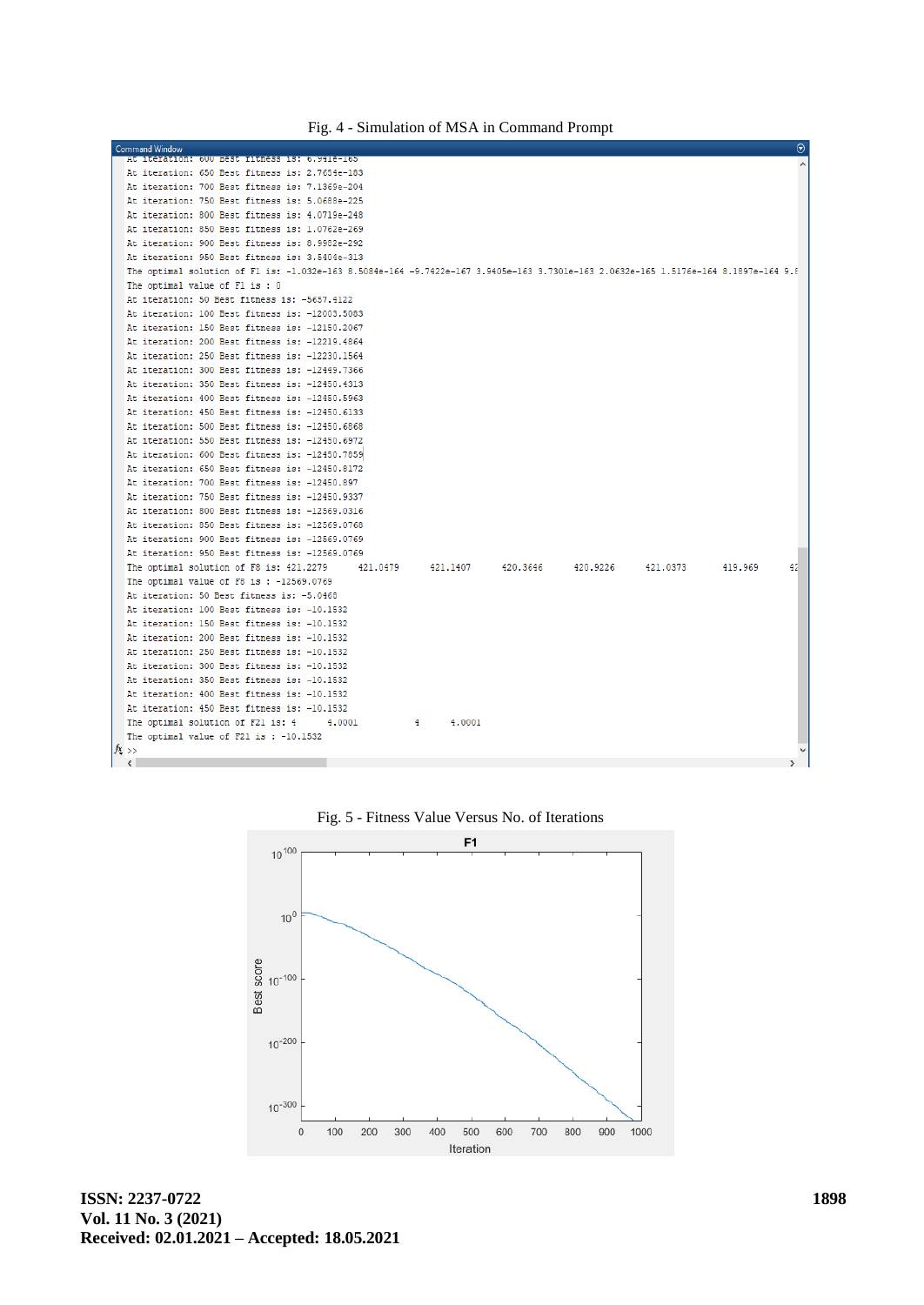







MSA: 1/500 iterations, GBest = 0.26324 MSA: 500/500 iterations, GBest = 0.23362 Power values at buses are: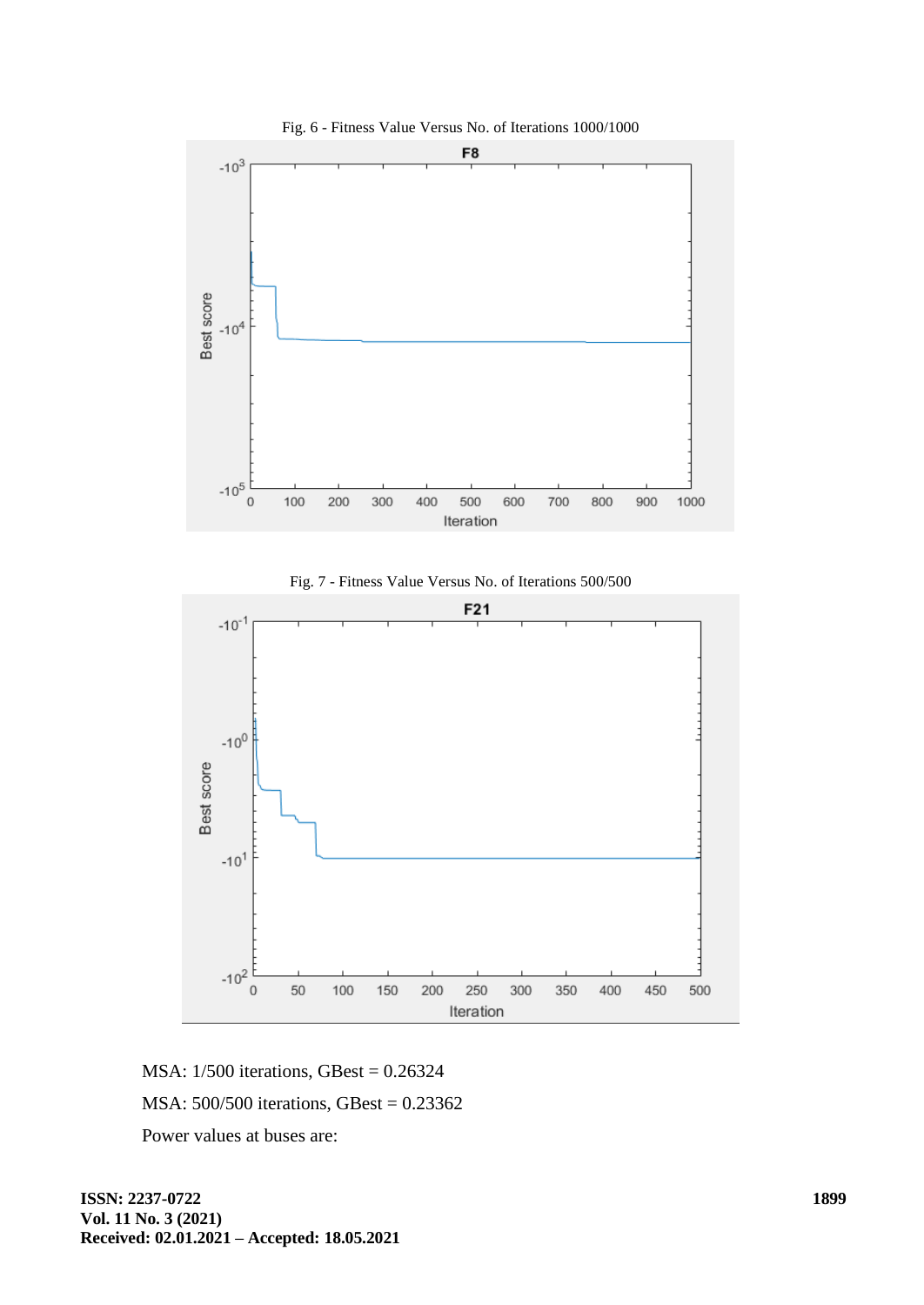| Columns 1 through 7: 1.6014 1.1011 0.7021 0.0321 0.1657 1.2201 0.0912  |  |  |  |  |
|------------------------------------------------------------------------|--|--|--|--|
| Columns 8 through 14: 0.1834 0.1134 0.3713 0.1673 0.0513 0.1081 0.3251 |  |  |  |  |

Social Welfare value  $= 10.1532$  dollars

#### **6. Analysis**

The Moth Swarm Algorithm (MSA) is a novel method for meta-heuristic optimisation inspired on moth navigation. This work provides a new modified MSA with an arithmetic crossover (MSA-AC) to enhance the global search for the best solution, the speed of convergence and the performance of a classical MSA.

### **7. Conclusion**

This study proposes a strategy based on the iterative SSC-OPF-SLD that incorporates a stability constraint together with the sensitive direction of loading into the energy system. The sensitive direction of loading is based on normal vector calculation. The results show the advantages of the technology suggested to give an ideal solution for the market, depending on system safety and the innovative Moth Swarm Algorithm (MSA) which is inspired by moth direction towards moonlight, in order to tackle limited optimal power flow (OPF) problems. In addition to adaptive Gaussian walks and spiral motion, the associational mechanism for the development of instantaneous memory and population diversity crossover for Lévy-mutation has been suggested. The MSA technique therefore enables system operators to study the influence of system safety on the process of market clearance. In addition, the PSO approach is used to optimize this issue. Compared to several previous studies OPF methods based on PSO, the efficacy and superiority of MSA has been shown to be straightforward to implement and to discover optimal solutions to the non-linear, restricted issue.

#### **References**

Milano, F., Canizares, C.A., and Invernizzi, M., "Multi-objective optimization for pricing system security in electricity markets," *IEEE Trans. Power Syst.,* Vol. 18, No. 2 pp. 596–604, May 2003.

Milano, F., Canizares, C.A., and Conejo, A.J., "Sensitivity-based security-constrained OPF market clearing model," *IEEE Trans. Power Syst.,* Vol. 20, No. 4, pp. 2051–2060, November 2005.

Marszalek, W., and Trzaska, Z. W., "Singularity-induced bifurcations in electrical power systems," *IEEE Trans. Power Syst.,* Vol. 20, No. 1, pp 312–320, February 2005.